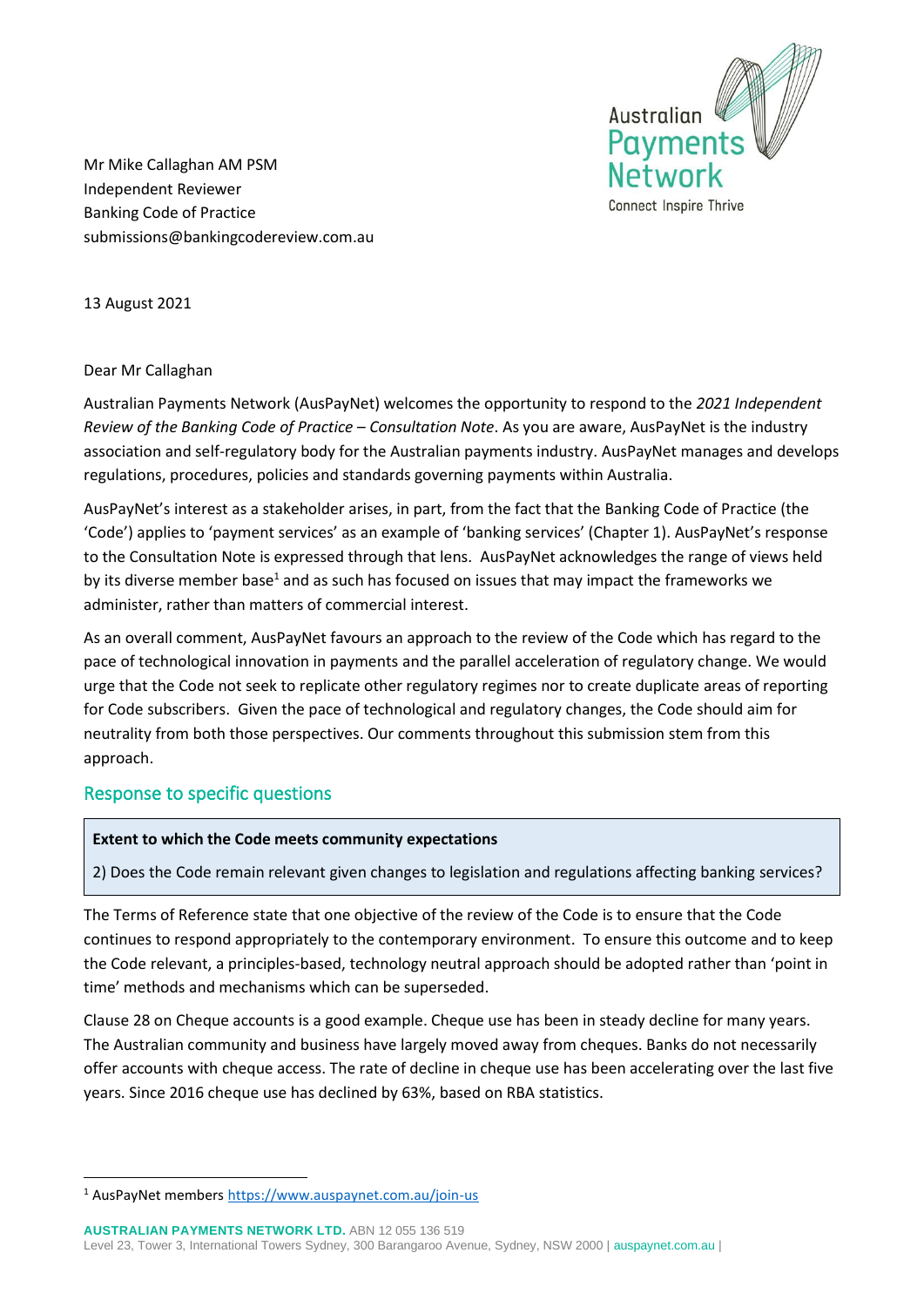In the context of the Code as a whole, the emphasis on the old 'technology' of cheques is disproportionate. The detail and extent of clause 28, and its location as part of Chapter 11 (which is a significant Chapter), is no longer warranted and deserves review.

As a specific comment, AusPayNet notes that clause 28(b) of the Code references a historical 'special clearance' process that is now obsolete under the rules for cheque clearing between members of AusPayNet's Australian Paper Clearing System (APCS) framework. As such, clause 28(b) should be removed.

## **Extent to which the Code meets community expectations**

2) In particular, does the Code need to be amended in the light of such developments as: Mandatory Credit Reporting; Open Banking; Design and Distribution Obligations; and Buy Now Pay Later?

The breadth of developments that are identified in the Consultation Note underscores the need for the Code to be agnostic from both a regulatory and technology perspective. As an industry body with a diverse membership, AusPayNet recognises that new developments create issues that extend beyond Code subscribers and involve a broad category of entities and new entrants in the payment system. External regulation, rather than the Code, may be a better avenue to cover the range of issues and participants involved. The current, continuing developments in Open Banking and Buy Now Pay Later (*BNPL*) illustrate the issues.

*Open Banking:* the implications on the Code are yet to fully emerge, and it would be premature to amend the Code specifically for Open Banking. The future direction of Open Banking continues to take shape as the Government responds to the *Inquiry into Future Directions for the Consumer Data Right – Final Report ('CDR*  Report')<sup>2</sup>. Clarity on issues that are central to payment schemes such as liability management is crucial, and Treasury's detailed consideration of this is still ongoing.

*BNPL:* there is further scope for the regulatory landscape to develop and change (in addition to AFIA's BNPL Code of Practice), such as the possible introduction of an electronic-money licence. In response to the Treasury consultation *Review of the Australian Payments System,* AusPayNet's submission notes "the impact of specific payment/fintech licenses in other jurisdictions and their role in stimulating innovation. These licences provide clarity around requirements, consumer protections and access rights."<sup>3</sup>

These examples show that it is preferable that the Code articulate principles rather than address specific technology or regulation and that it would be premature to amend the Code specifically for Open Banking or BNPL, or to seek to replicate aspects of those regimes in the Code.

AusPayNet flags below some other parts of the Code which may require amendment because of other innovation and developments, including changes in customer behaviours. The shift to mobile wallets is a significant development since the last review of the Code. Even before the impact of COVID-19, the Reserve Bank's *2019 Consumer Payments Survey* <sup>4</sup> noted the rapid growth in mobile payments in the three year period since its 2016 survey, when "*the ability to make mobile payments was still a relatively new feature of the retail payment system*".

**AUSTRALIAN PAYMENTS NETWORK LTD.** ABN 12 055 136 519

Level 23, Tower 3, International Towers Sydney, 300 Barangaroo Avenue, Sydney, NSW 2000 [| auspaynet.com.au](http://www.auspaynet.com.au/) |

<sup>2</sup> <https://treasury.gov.au/publication/inquiry-future-directions-consumer-data-right-final-report>

<sup>3</sup> [AusPayNet submission to the Treasury Consultation](https://treasury.gov.au/sites/default/files/2021-02/147719_auspaynet_0.pdf) 'Review of the Australian Payments System', dated 22 January 2021

<sup>4</sup> <https://www.rba.gov.au/publications/bulletin/2020/mar/consumer-payment-behaviour-in-australia.html>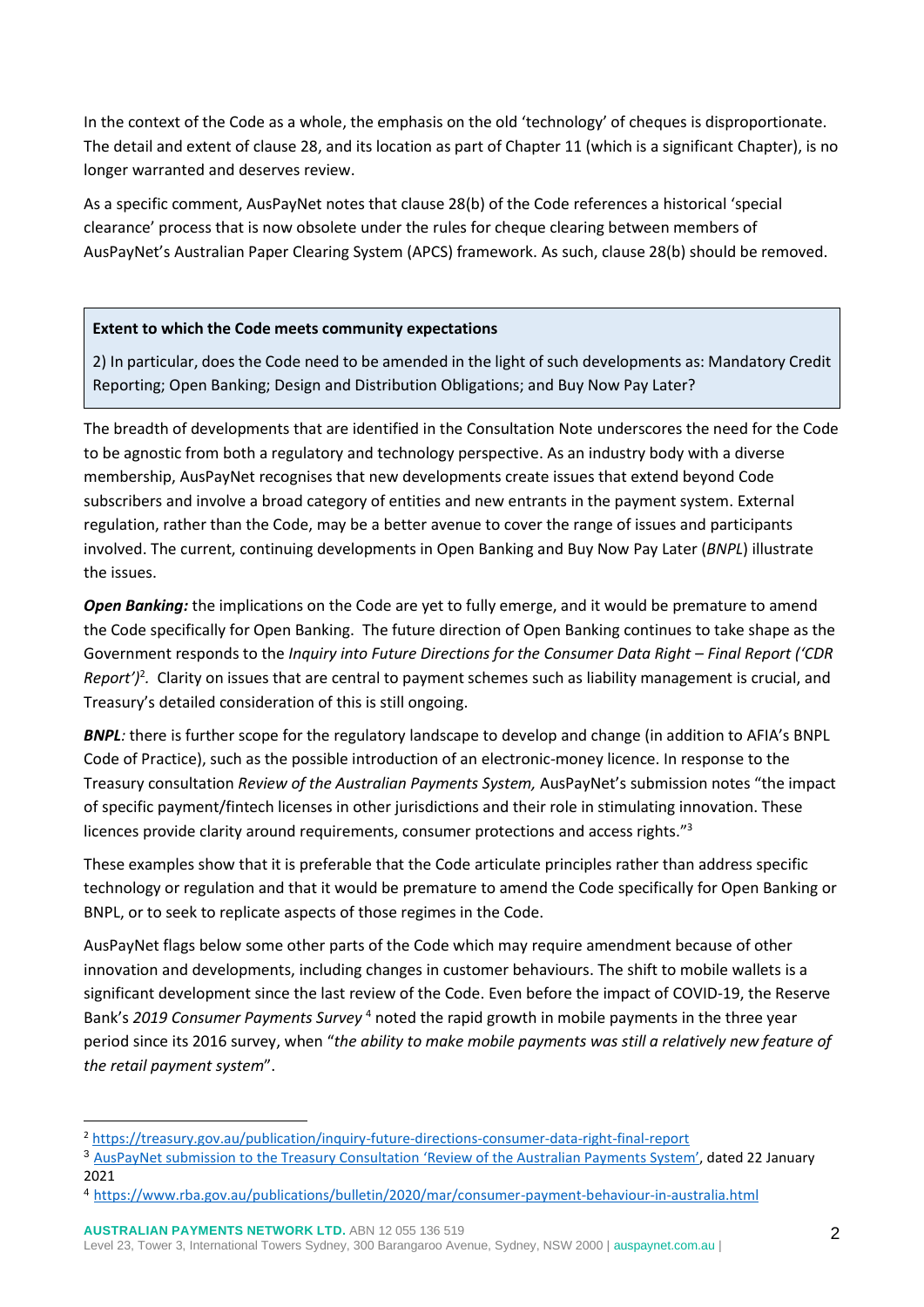These developments illustrate that a technology- or regulatory-specific approach has the twin disadvantages of becoming outdated and also creating potential inconsistencies and duplication:

- Chapter 30 (Keeping your accounts safe and secure). The outcome of ASIC's proposals in the ePayments Code review regarding consumers' disclosure of their passcodes could have an impact on clause 116 of the Code regarding safeguarding devices under the Code
- **•** Chapter 34 (Direct debits and recurring payments). The advent of new methods for regular payments, such as the New Payments Platform's (NPP) planned "PayTo" service may have an impact on this Chapter, including the potential for the terminology in Chapter 34 to become outdated, including for example "BSB and account number".
- Chapter 44B(e) (Basic accounts). This paragraph requires a Code subscriber to offer a '*choice of a debit card (such as eftpos) or a scheme debit card … such as Visa Debit or Mastercard Debit'.* It may not be necessary to require the option of both, and still achieve the intent of the provision. In any event, potential regulatory developments by the Reserve Bank may cover the field on this issue, and duplication in the Code should be avoided. We also note that the terminology-specific descriptions are susceptible to becoming outdated.
- "Device" definition. This definition and its use in the Code deserves review because:
	- o The defined term is limited to 'a device *given by us to you*….'. This is not sufficient in the contemporary environment where, as noted above, mobile wallets are gaining dominance and consumers pay with mobile phones that are not issued by ADIs;
	- $\circ$  Clauses 116 and 117 do not use the defined term "Device". It is unclear if this was intended. and creates uncertainty as to the meaning of 'device' in those clauses; and
	- $\circ$  ASIC has proposed to move away from the use of the word 'device' in the ePayments Code. This could also impact clause 116. AusPayNet suggests that it is preferable if the Code aligns with the ePayments Code on the definition.
- Acronym "BSB". The acronym is a historical reference that is no longer accurate. We suggest that 'BSB' is moved from the 'Acronym' section to the 'Definitions' section and defined as: '*a digital address that identifies a financial institution and its particular administration centre, processing centre, branch or office'*.

## **The Code's audience**

**2)** Has an appropriate balance been achieved between making the Code easy to read and navigate for the customer, while giving the banks enough guidance to implement the Code?

As a stakeholder with a regular need to consult the Code, AusPayNet has observed that the layout and numbering in the Code, as well as the Table of Contents, is not easy to navigate. The numbering system for Parts, Chapters and clauses/paragraphs contributes to this. It is unclear what weight to give to the un-numbered headings, and the statements under the headings.

The introductory sections that accompany the Code (Guiding Principles, "Our role in society" and "What is the Banking Code of Practice") articulate slightly different concepts from the Code provisions (e.g. 'trust', 'honesty', 'integrity', 'safeguards and protections not set out in the law'). The role of these sections and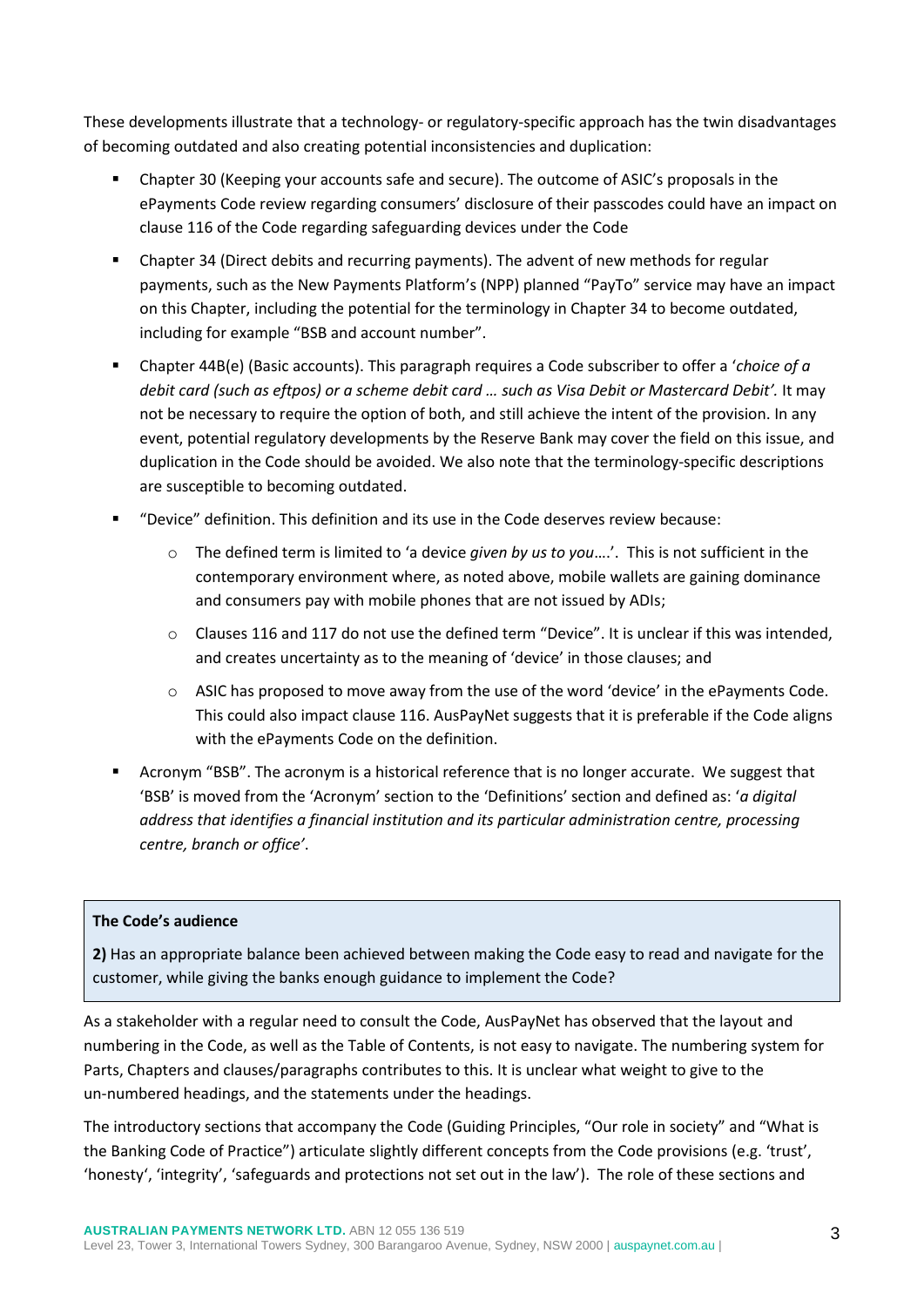whether they affect the Code provisions is not clear, although AusPayNet notes that the BCCC Guidance Note on clause 10<sup>5</sup> comments on the Guiding Principles.

# **The Code's audience**

**3)** While the Code says that relevant provisions apply to its terms and conditions for all banking services and guarantees, do they have sufficient clarity such that a court or external dispute resolution mechanism can treat a breach of a provision as a breach of contract?

Careful consideration needs to be given to the Code's provisions to ensure that they have sufficient clarity for this purpose. The views we expressed in Q2 above may also be relevant to take into account when considering this question.

# **Acting in a fair, reasonable and ethical manner**

**1) Is the commitment for banks to act in a fair, reasonable and ethical manner (Clause 10) one of the most important clauses in the Code?**

AusPayNet supports Clause 10 as one of the most important clauses in the Code. However, it is not currently being signalled as such. It is written as a secondary clause in Chapter 4 "*Trained and competent staff''* under the heading '*How our staff will engage with you*'. That location, and those headings and wording do not obviously suggest that it is intended to be read as one of the most important clauses in the Code. Nor does it suggest that it has the breadth canvassed in the Consultation Note, which references the BCCC Guidance Note on clause 10. If this clause is to be clearly recognised as one of the most important clauses in the Code, AusPayNet suggests that it merits being re-located to be given more prominence.

In support of the Clause 10 'fair, reasonable and ethical' commitment in the Code, AusPayNet notes that there is considerable industry collaborative work underway, for example AusPayNet and the ABA are working to provide adequate protection for customers from scams. This work will continue to have ongoing importance.

## **Customers experiencing financial difficulties**

5) Do banks assist customers facing financial difficulties in line with the commitments in the Code?

6) Does the Code provide clear and comprehensive information on whether and how their bank will assist them if they are in financial difficulties? Should there be more guidance as to what banks will consider in deciding whether and how to assist customers in financial difficulties?

12) Should the Code outline what constitutes 'meaningful and sustainable' debt repayments in circumstances of financial hardship?

Questions of financial difficulty sometimes arise when AusPayNet members are following a process to recover funds from an unintended recipient's account following a mistaken internet payment ('MIP') by a

<sup>5</sup> [BCCC Guidance Note](https://bankingcode.org.au/app/uploads/2019/11/BCCC-Guidance-Note-Clause-10-Fair-reasonable-and-ethical-behaviour.pdf) – Clause 10.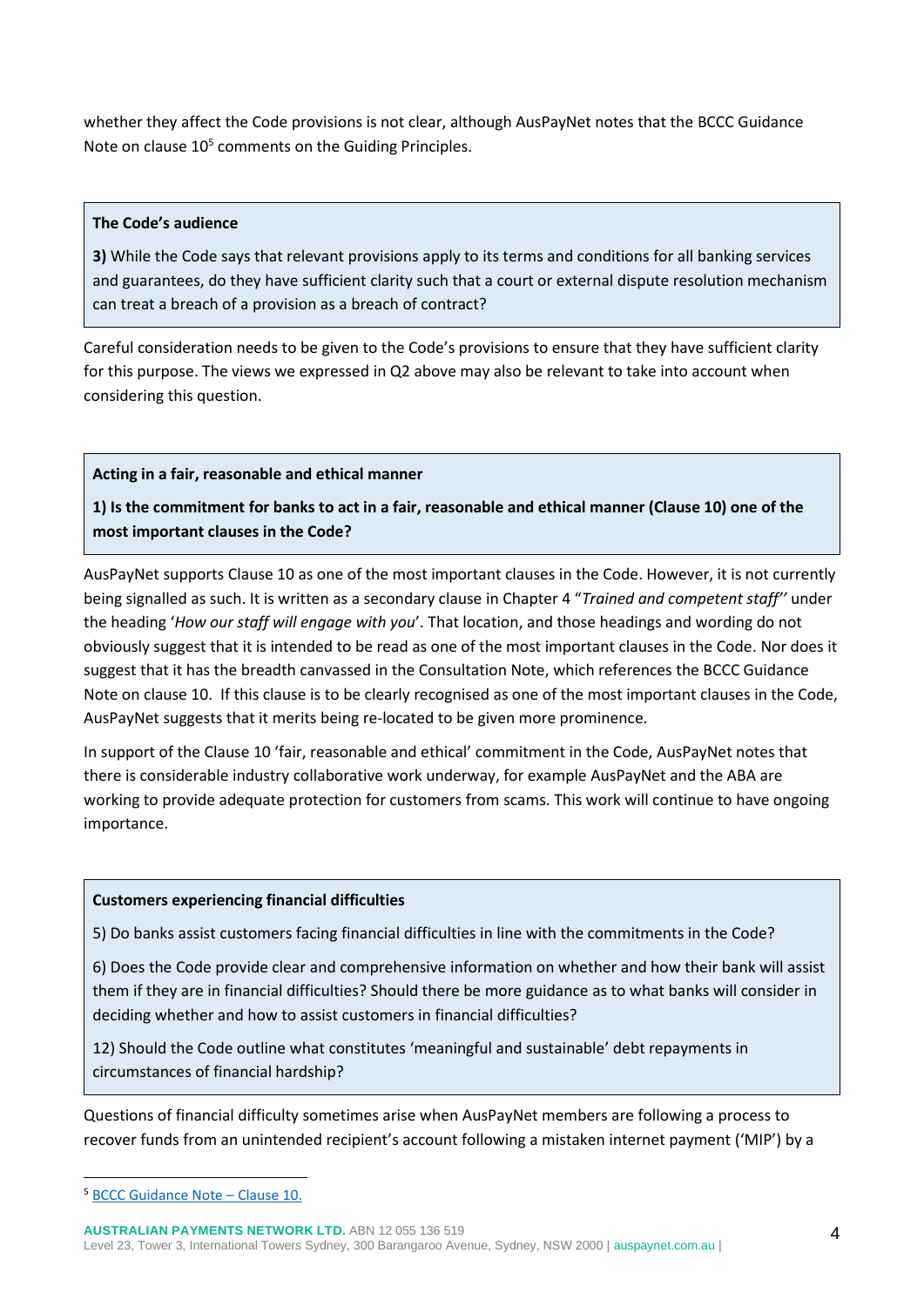consumer. Our comments on financial hardship and difficulties are limited to this MIP aspect, and do not address the broader aspects of financial hardship and difficulty.

The MIP process for the recovery of funds is covered by AusPayNet's procedures and guidelines<sup>6</sup>, which mirror the process in the ePayments Code. The MIP process tries to balance the interests of the customer who has made the mistake, against the interests of the unintended recipient.

The AusPayNet guidelines recognise that our members may consider the particular circumstances of an unintended recipient and whether the recovery of funds would cause undue hardship.

One specific aspect of the current ePayments Code review focuses on the MIP provisions. ASIC is considering the range of issues involved if ADIs were to be permitted to recover partial amounts from an unintended recipient's account where the full amount of the MIP is not available, and what 'reasonable endeavours' an ADI can make to recover the funds. The AusPayNet guidelines will be amended in line with the ePayments Code when that review is completed.

To the extent that the issue of funds recovery in a MIP situation intersect with Qs 5,6, and 12, AusPayNet suggests that any proposals for the Code relating to a bank's assistance for customers in financial difficulties and debt repayments in circumstances of financial hardship take into account the matters under consideration by ASIC relating to the recovery of funds for a mistaken internet payment, to ensure that banks are able to comply in a consistent way with their obligations under the Code and the ePayments Code as well as the AusPayNet guidelines.

## **Inclusive and accessible services and supporting vulnerable customers**

3) Could the Code be strengthened in terms of helping to ensure that services are inclusive and accessible and vulnerable customers are appropriately supported?

As part of AusPayNet's vision that payments should be convenient and secure for all, AusPayNet undertook an extensive consultation in 2019 with people living with vision or motor impairments, and their networks. AusPayNet recognises that, in an environment where innovative payment solutions and technologies are making payments convenient for users, they should also remain inclusive and accessible. Following the consultation, AusPayNet developed the Accessibility Guidelines<sup>7</sup> to raise awareness and understanding of designing for inclusion and accessibility (particularly for PIN Entry on Touchscreen Terminals), and has encouraged its members and others in the payments industry to consider the Guidelines when developing future technologies.

Having regard to the pace of technological innovation, AusPayNet supports the current principles-based approach to inclusive and accessible services in the Code, and that the Code seek to remain technologyneutral to 'future-proof' its provisions on inclusive and accessible banking services.

Where specific issues may arise in relation to inclusive and accessible banking services, AusPayNet would welcome the opportunity to provide further support on those issues, building on from our work on accessibility described above.

<sup>6</sup> These procedures and guidelines are confidential to AusPayNet members. They can be shared on a confidential basis for the purpose of the Review, if requested.

<sup>7</sup> [Guidelines for Accessibility in PIN Entry on Touchscreen Terminals](https://auspaynet.com.au/accessibility)